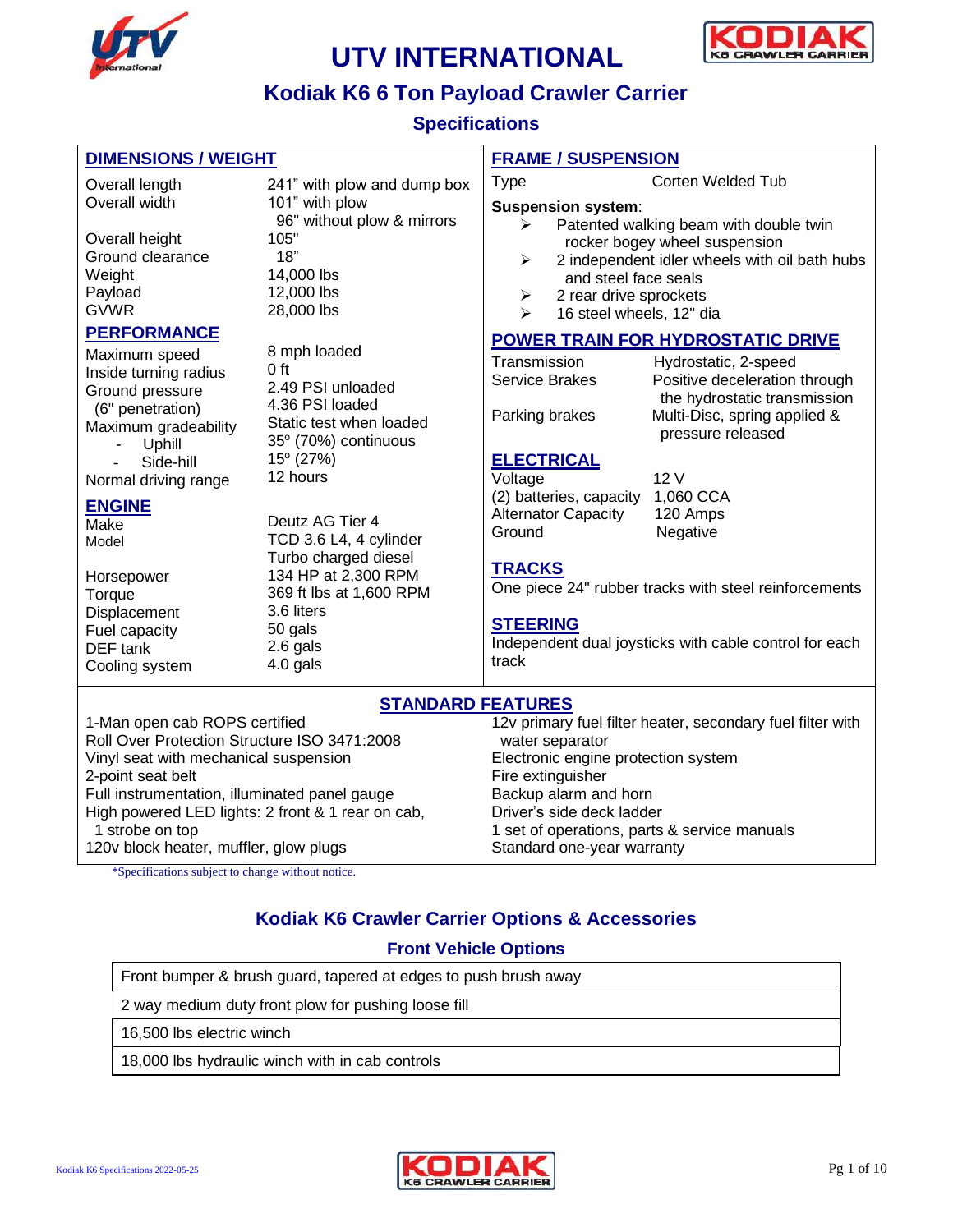



#### **Kodiak K6 Crawler Carrier Options & Accessories Cont'd**

#### **Cab Options**

| Driver's wire mesh screen (1-man open cab)                                                                                                                                                                                                                                                                                              |  |  |  |  |
|-----------------------------------------------------------------------------------------------------------------------------------------------------------------------------------------------------------------------------------------------------------------------------------------------------------------------------------------|--|--|--|--|
| Driver's left side wire mesh door and side wall (open cab)                                                                                                                                                                                                                                                                              |  |  |  |  |
| Steel escape hatch for open or closed cab (adds FOPS certification)                                                                                                                                                                                                                                                                     |  |  |  |  |
| Cab mounted front brush guard for 1-man closed cab                                                                                                                                                                                                                                                                                      |  |  |  |  |
| 1 Man Closed Cab ROPS certified includes:<br>Aluminum escape hatch<br>Sliding left & right side window<br>Cab heater & circulation fan<br>Front windshield on/off wiper & windshield washer<br>Door with dual locking system                                                                                                            |  |  |  |  |
| Cab mount front brush guard for 2-man cab (open or closed)                                                                                                                                                                                                                                                                              |  |  |  |  |
| Two Man Open Cab ROPS certified for flatbed deck includes:<br>2 vinyl mechanical suspension seats with slider with 2 point seat belts, 1 rearview mirror                                                                                                                                                                                |  |  |  |  |
| Two Man Closed Cab ROPS certified for flatbed deck includes:<br>Aluminum escape hatch, 2 vinyl mechanical suspension seats with slider with 2 point seat belts<br>Sliding left & right side window, Cab heater & circulation fan, 1 rearview mirror<br>Front windshield on/off wiper & windshield washer, Door with dual locking system |  |  |  |  |
| Front windshield intermittent wiper (closed cab)                                                                                                                                                                                                                                                                                        |  |  |  |  |
| Steering wheel system (mechanical steering with foot pedals for forward and reverse)                                                                                                                                                                                                                                                    |  |  |  |  |
| Driver's 3 point seat belt                                                                                                                                                                                                                                                                                                              |  |  |  |  |
| Sun visor                                                                                                                                                                                                                                                                                                                               |  |  |  |  |
| Premium cab sound and heat Insulation                                                                                                                                                                                                                                                                                                   |  |  |  |  |
| Street side and / or curb side rear view mirror                                                                                                                                                                                                                                                                                         |  |  |  |  |
| Street side rear view mirror with electric heating                                                                                                                                                                                                                                                                                      |  |  |  |  |
| Back up camera with heated lens and 7" in-cab waterproof display                                                                                                                                                                                                                                                                        |  |  |  |  |
| DC Comfort air conditioning 6,000 BTU/hr, 12v for 1-man cab                                                                                                                                                                                                                                                                             |  |  |  |  |
| Air conditioning 12,000 Btu/hr, 12v for 2-man cab                                                                                                                                                                                                                                                                                       |  |  |  |  |
| <b>Lighting Options</b>                                                                                                                                                                                                                                                                                                                 |  |  |  |  |

2x 120 watts LED light bars for flatbed deck (behind the cab, swiveling, one fixed over engine cover)

DOT road lighting

#### **Engine & Cold Weather Options**

|  | Spark arrestor |
|--|----------------|
|--|----------------|

120v hydraulic oil tank heater

120v battery charger

Synthetic engine & ISO 22 hydraulic oil

12v engine coolant heater, 17,000 Btu with 7 day programmable timer

Winter bridge & engine cover

**Extreme cold package** for operations to **-40 deg F/-40 deg C External Power Available** includes: 120v battery blanket heaters, insulated battery box, glycol coolant, synthetic engine & hydraulic oil

**Extreme cold package** for operations to **-40 deg F/-40 deg C No external Power Available** includes: 12v engine coolant heater, coolant battery heater, insulated battery box, glycol coolant, synthetic engine & hydraulic oil

2x 120v battery heaters

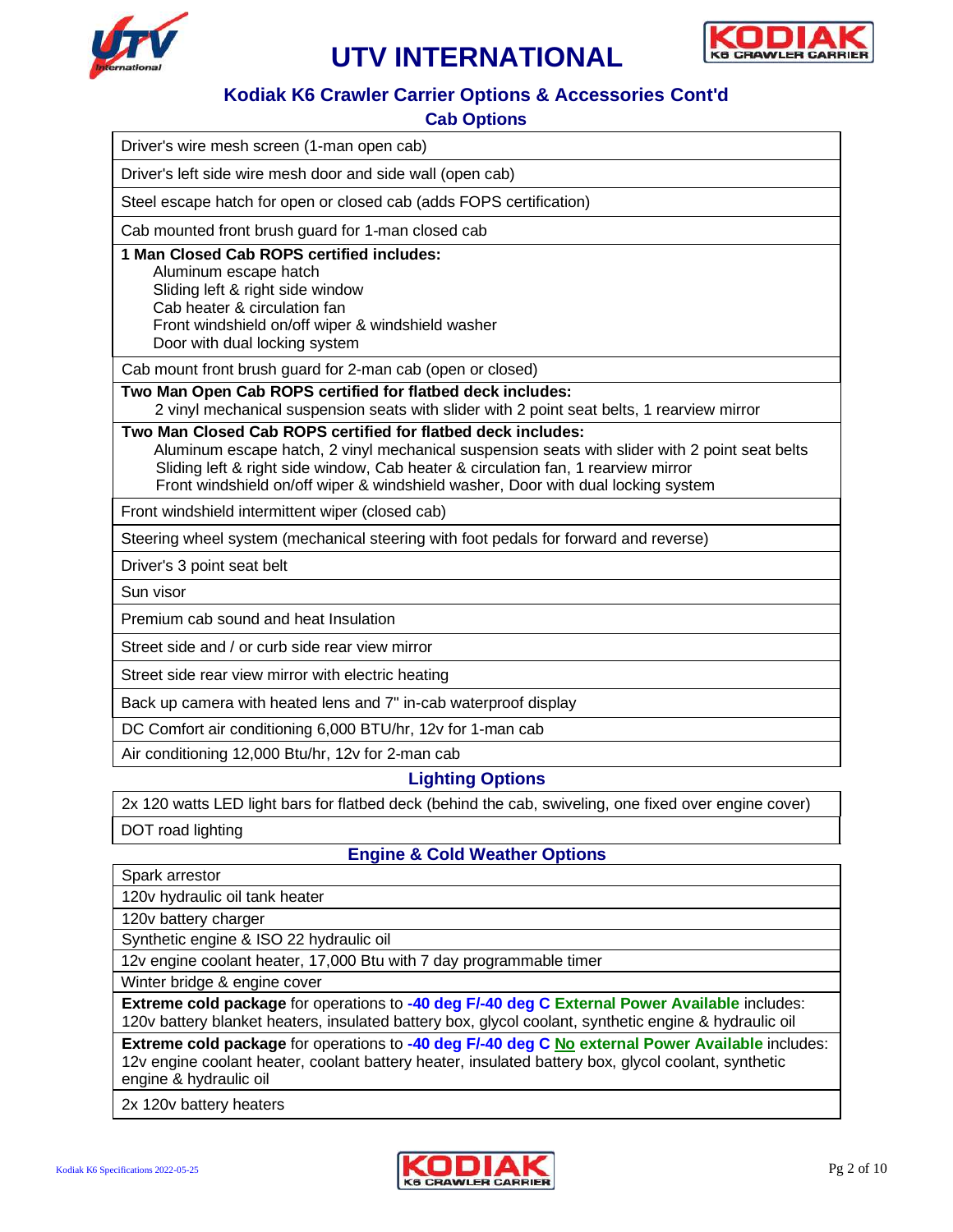



#### **Kodiak K6 Crawler Carrier Options & Accessories Cont'd**

#### **Engine & Cold Weather Options continued**

1,800 watt gas powered portable generator / inverter with on deck storage

**Optional Engine**: JCB Power Systems Ecomax 448 TA4 Tier 4, 4 cylinder diesel, 4.8L displacement, **173 HP horsepower** at 2,050 RPM, 492 ft/lbs torque at 1,500 RPM

#### **Vehicle Options / Features**

5 cubic yard dump box

Flatbed deck 110"L x 96"W

Flatbed deck 120"L x 96"W

Rear auxilliary 2-way low flow hydraulics, 0-24 GPM, 2,500 psi

Rear auxilliary 2-way low flow hydraulics, 25 GPM, 3,000 psi

Crane, 18 tm, behind the cab, lift: 3,300 lbs at 4' 3", 1,000 lbs at 13' 5", manual control, installed

Crane, 18 tm, behind the cab, lift: 3,300 lbs at 4' 3", 1,000 lbs at 13' 5", remote control, installed

1/2 subframe (open at the front end) with radial rear outriggers attached (suitable for a track drill, digger derrick or aerial mounting)

1/2 subframe (open at the front end) with straight down rear outriggers attached (suitable for a track drill mounting)

Subframe for crane mounting

Pintle hook with rear receptacle

Maintenance kit (high performance filter set for first 100 hour maintenance return & supercharge filters)

Additional set of operations, parts & service manuals

**Additional Options**

Extra set one piece 24" rubber tracks with steel reinforcements (shipped loose)

One days on site operations and maintenance training

Recommended spare parts for remote operations

**Other options available upon request**

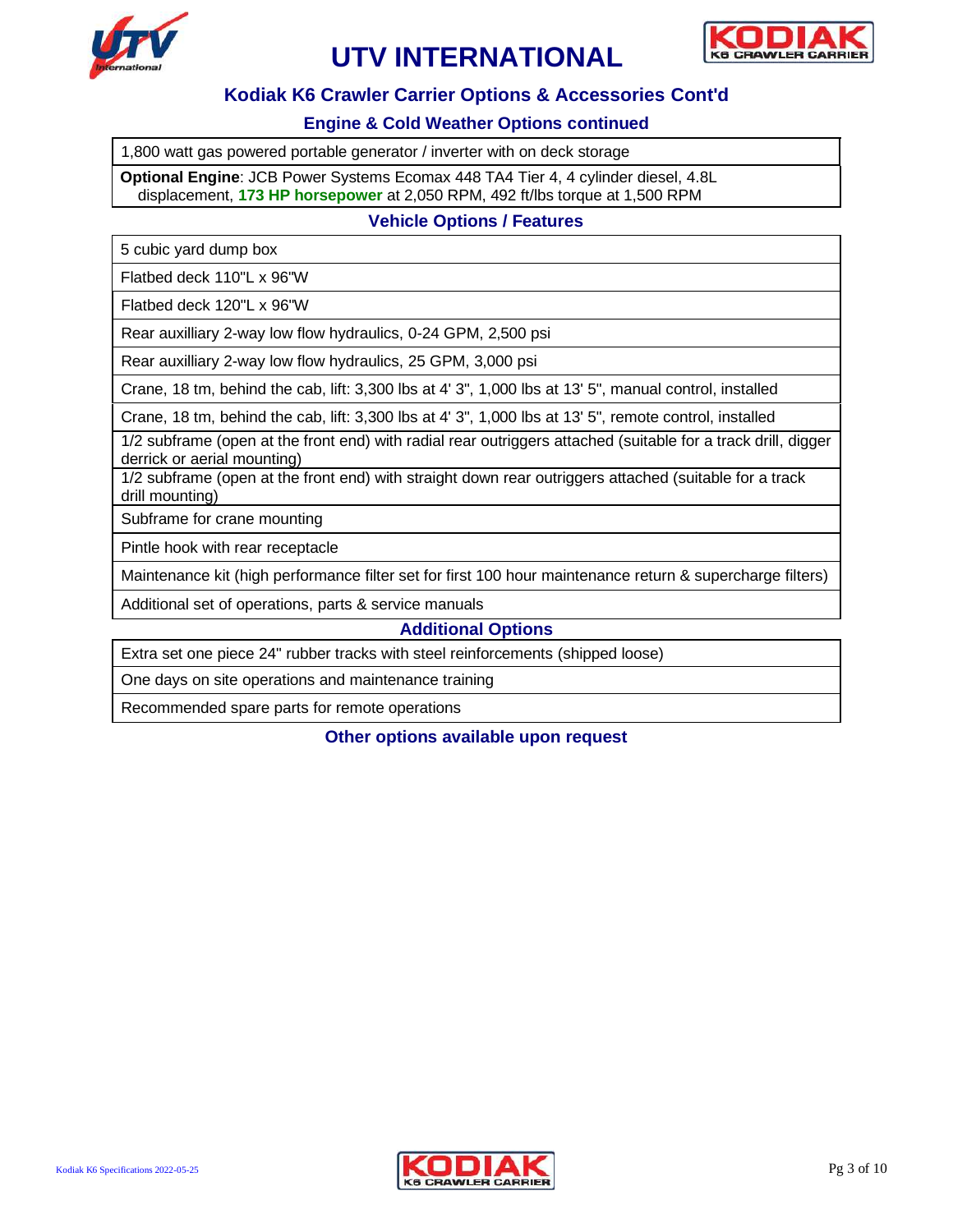



## **Kodiak K6 Crawler Carrier Dimensions**





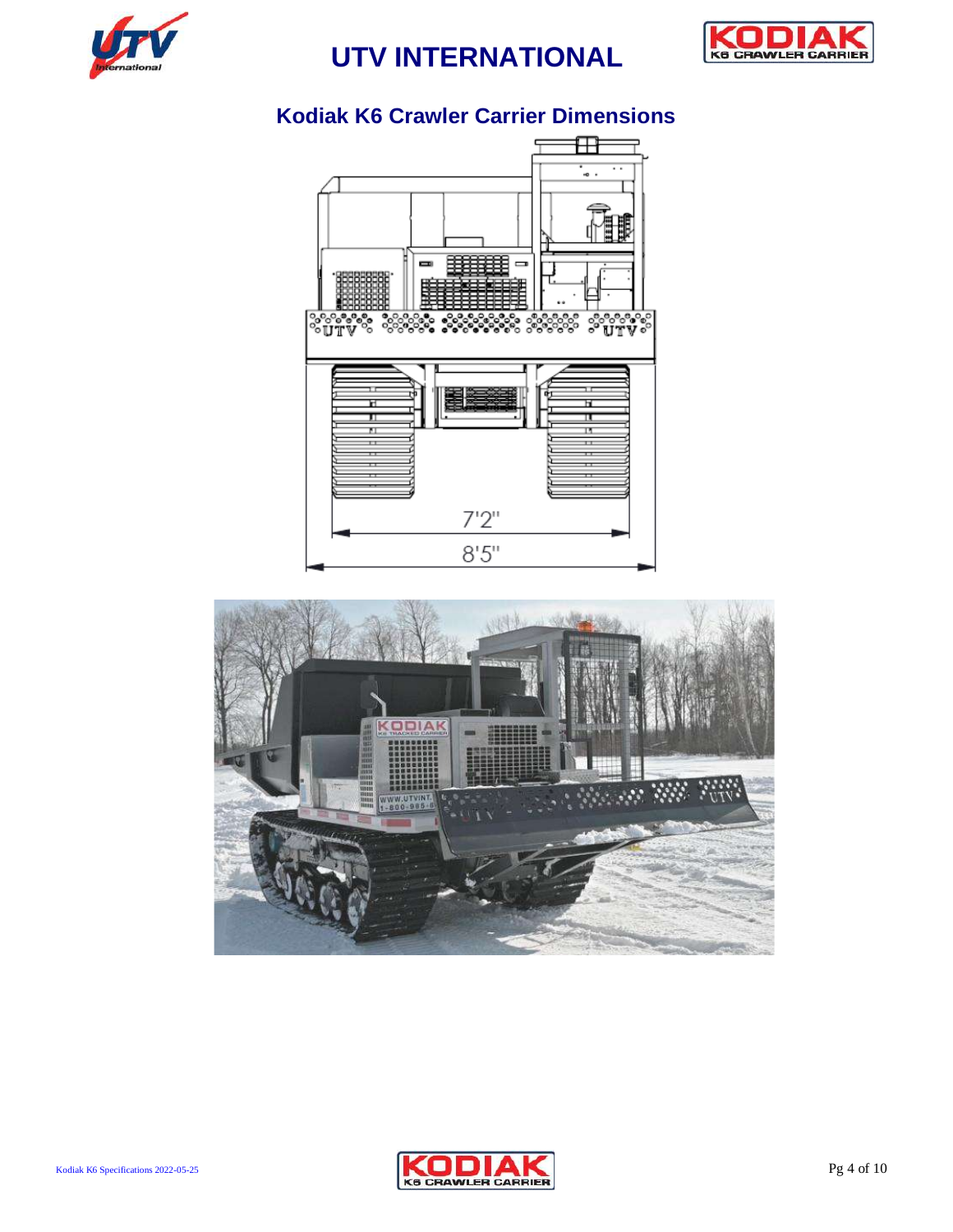



## **Kodiak K6 Crawler Carrier Dimensions**





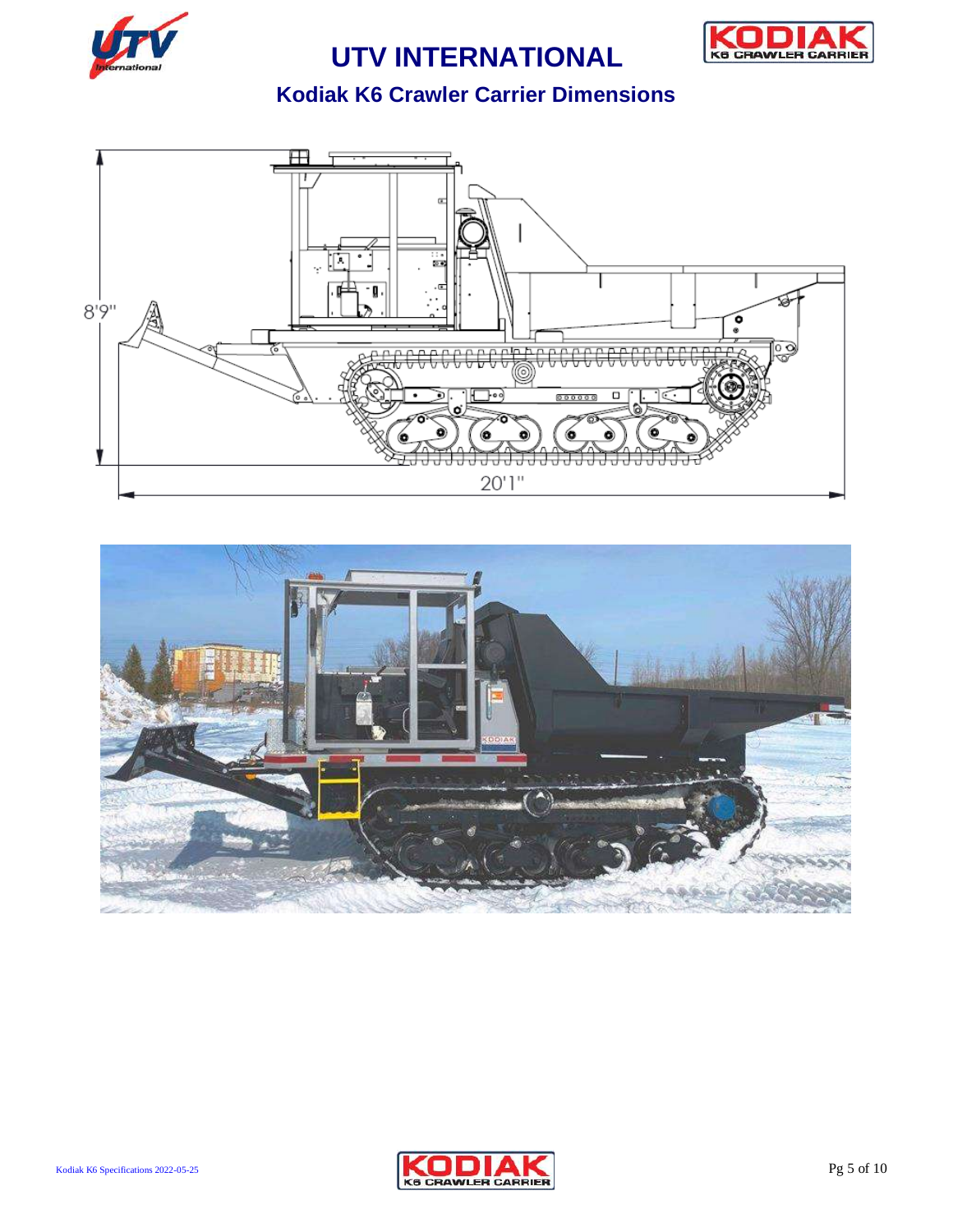



### **Kodiak K6 Crawler Carrier Dimensions**





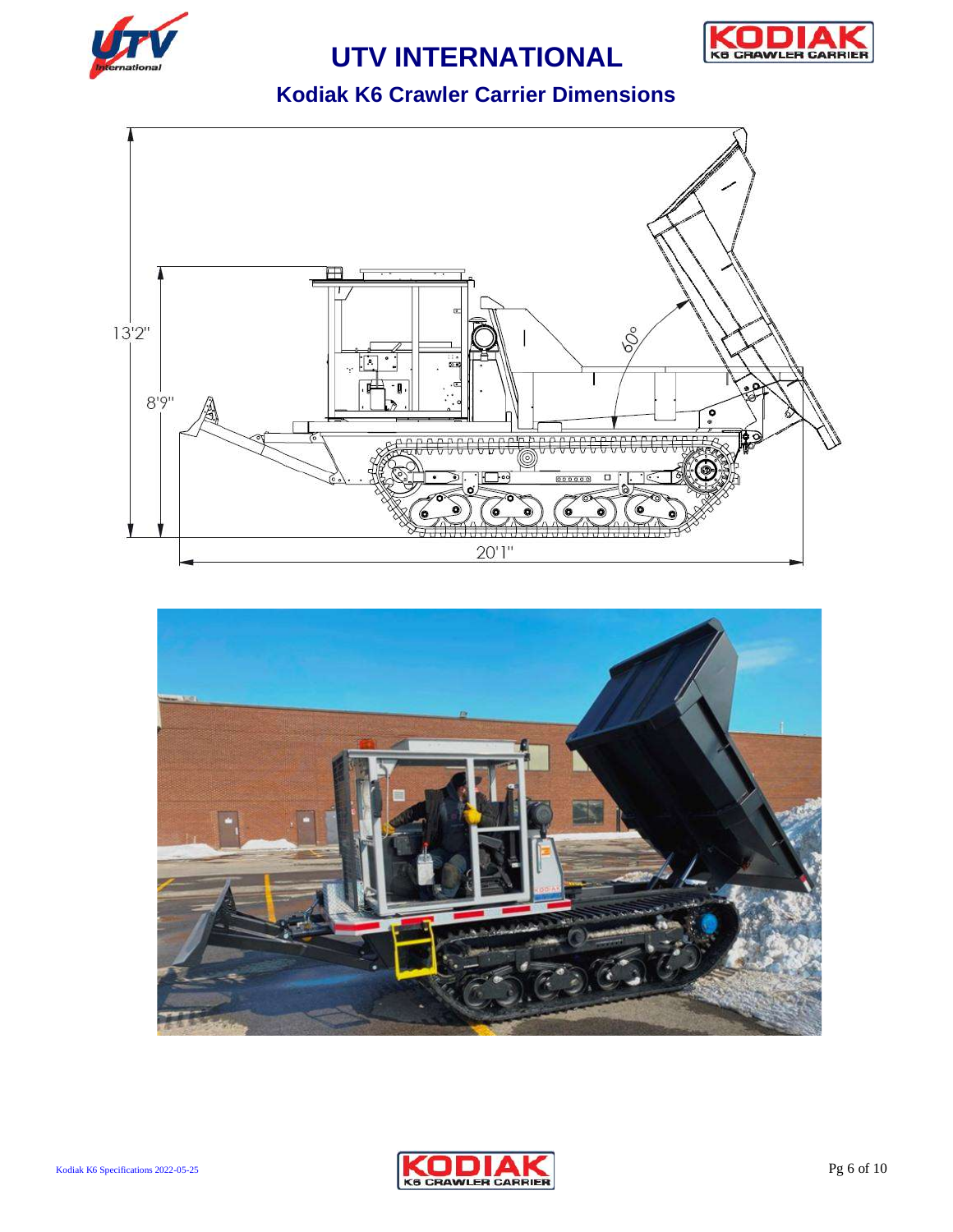



#### **Kodiak K6 Crawler Carrier Flatbed Dimensions**





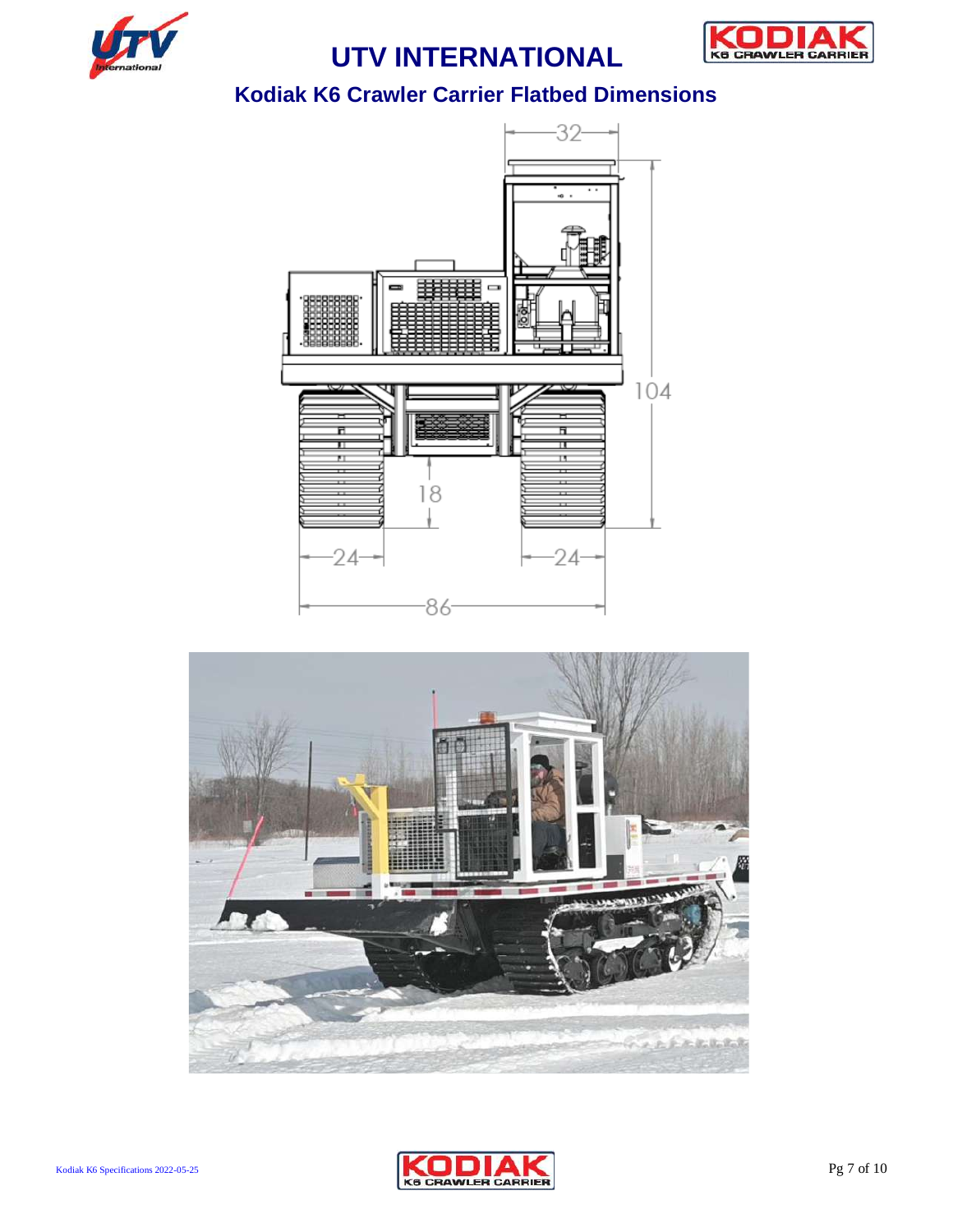



### **Kodiak K6 Crawler Carrier Flatbed Dimensions**





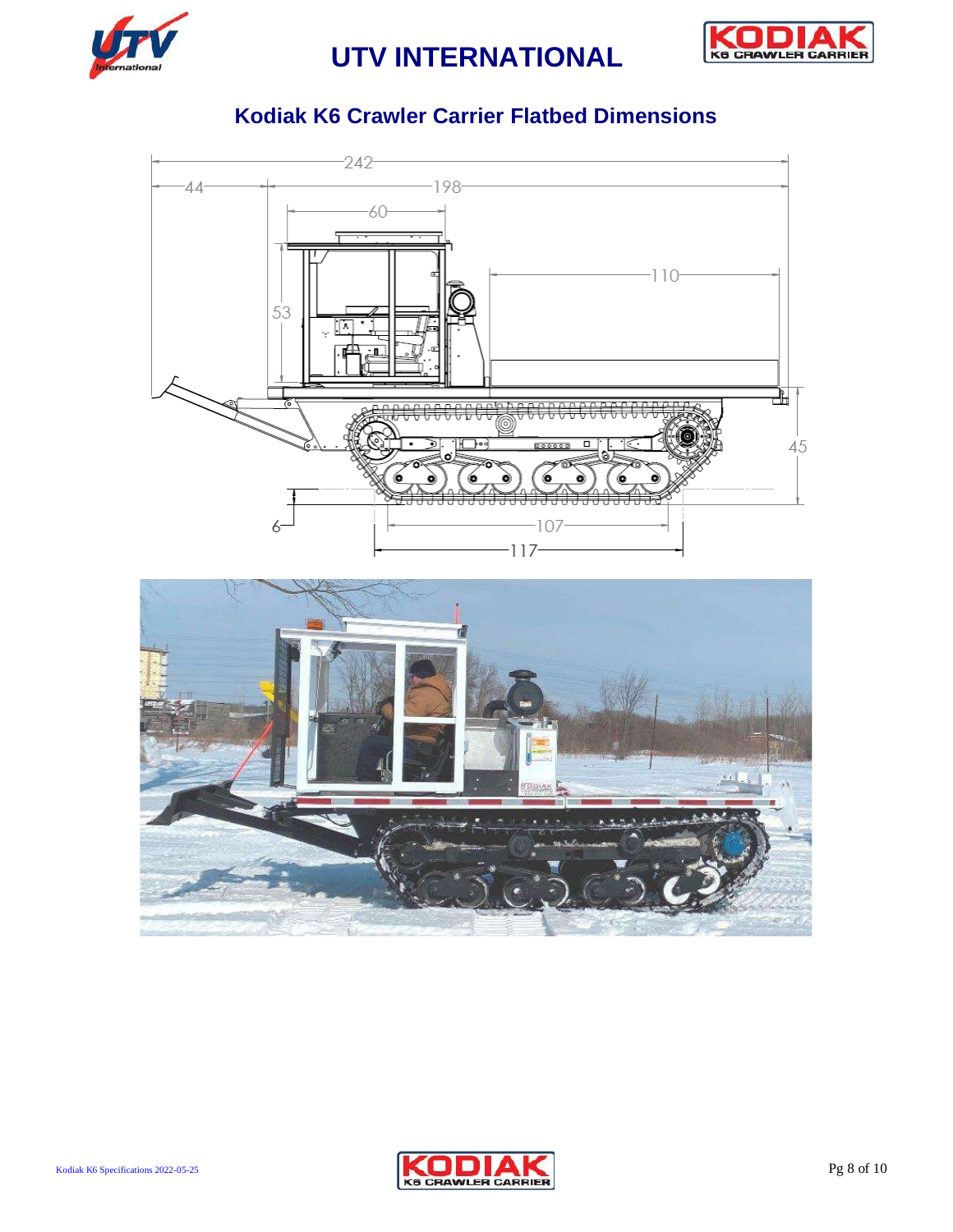



## **Kodiak K6 Crawler Carrier Flatbed Deck**